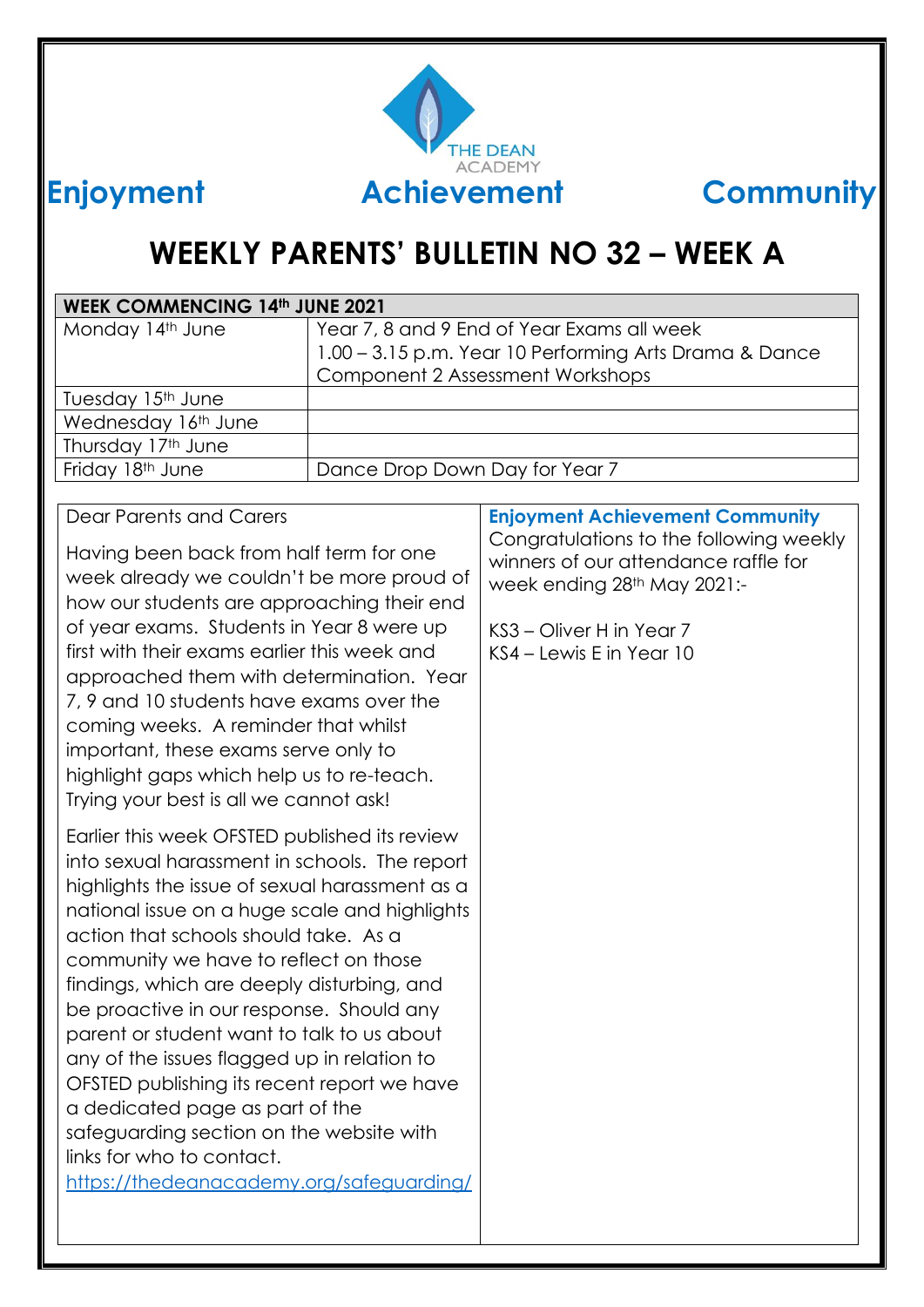We are currently monitoring the local situation with CV-19 cases very closely. Over recent weeks we have seen cases climb quite rapidly in the Forest of Dean area and we are remaining vigilant in school. Our strongest defence towards reducing transmission is to ensure that all members of our community take Lateral Flow Tests twice weekly and report the result to the school. Thank you for your ongoing support with that effort.

A reminder for any of our Year 11 leavers that details of arrangements around "Teacher Assessed Grades" can be found here with details of the evidence which will be used to determine grades alongside our Centre Policy.

# FOR A TOUR OF OUR

Come and see The Dean Academy in action at one of our Open Mornings.<br>Is available on the weeks commencing 28th June 2021 and 5th July 2021. To book on to one of our open morning tours visit **thedeanacademy.org** 

Please note we have limited spaces.

We are a highly ambitious and dedicated community and look<br>forward to welcoming you when you join us in Year 7. You will<br>study a wide range of subjects, access outstanding extra<br>curricular opportunities and grow as success

**WHERE WE ARE** Church Road, Lydney Gloucestershire<br>GL15 5DZ

> **GIVE US A CALL** 01594 843202

"o"

**STAY CONNECTED** 

THE DEAN ACADEMY Be part of our highly ambitious school with a very bright future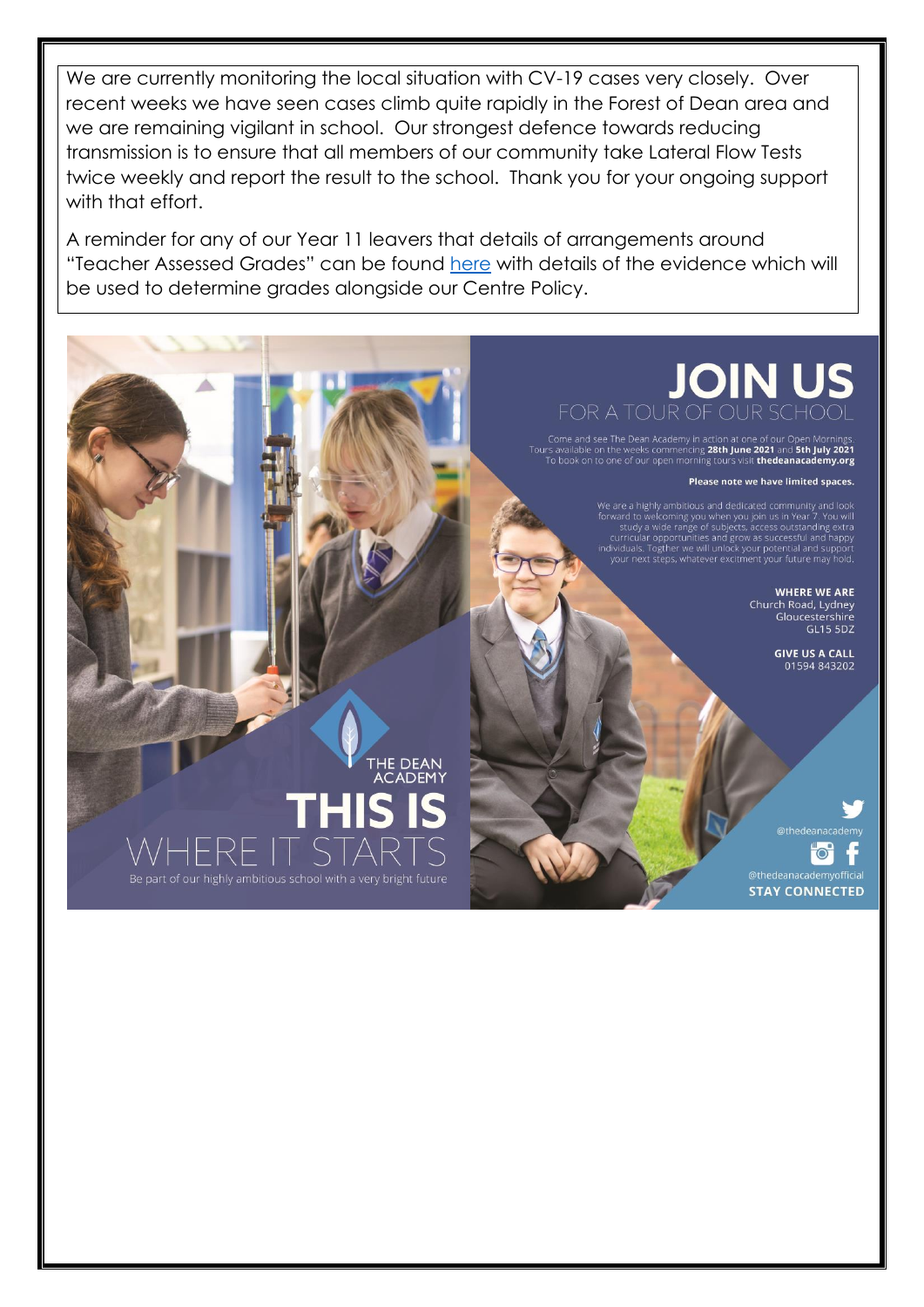There is a new Cyber First competition that opens this week for Year 8 and for which we will be looking to enter as many teams as possible

**Here's what you need to know:**

| <b>Competition Registration opens:</b>             | Monday 7 <sup>th</sup> June 2021 from 09:00                                                                                                                               |
|----------------------------------------------------|---------------------------------------------------------------------------------------------------------------------------------------------------------------------------|
|                                                    | <b>Registration is now open!</b>                                                                                                                                          |
|                                                    | cyberfirst-schools-competition-                                                                                                                                           |
|                                                    | 2021.cyberfirst.ncsc.gov.uk                                                                                                                                               |
| <b>Competition Starts:</b>                         | Thursday 24th June at Midday                                                                                                                                              |
| <b>Competition Ends:</b>                           | Monday 28th June at Midday                                                                                                                                                |
| Who can enter?                                     | Eligible CyberFirst Schools only.                                                                                                                                         |
|                                                    | <b>England/Wales - Year 8 students</b>                                                                                                                                    |
|                                                    | Northern Ireland - Year 9 students                                                                                                                                        |
| What makes up a team?                              | Up to four students.                                                                                                                                                      |
|                                                    | It is up to your school as to how you would<br>like to arrange your teams. Girls that have<br>entered the CyberFirst Girls' Competition<br>are still eligible to compete. |
| How many teams can I enter?                        | A school can enter as many teams as you<br>like.                                                                                                                          |
| Do the students have to compete in school<br>time? | The students can compete in school, after<br>school and at home.                                                                                                          |
| How many rounds will there be?                     | The CyberFirst Schools Competition will be<br>one round only, with the highest scoring<br>team crowned the winners.                                                       |
| When will we know who has won?                     | The team guardian of the winning team<br>will be contacted on Monday 28th June<br>during the afternoon.                                                                   |
| Is there a prize?                                  | There will be prizes for the winning team<br>only.                                                                                                                        |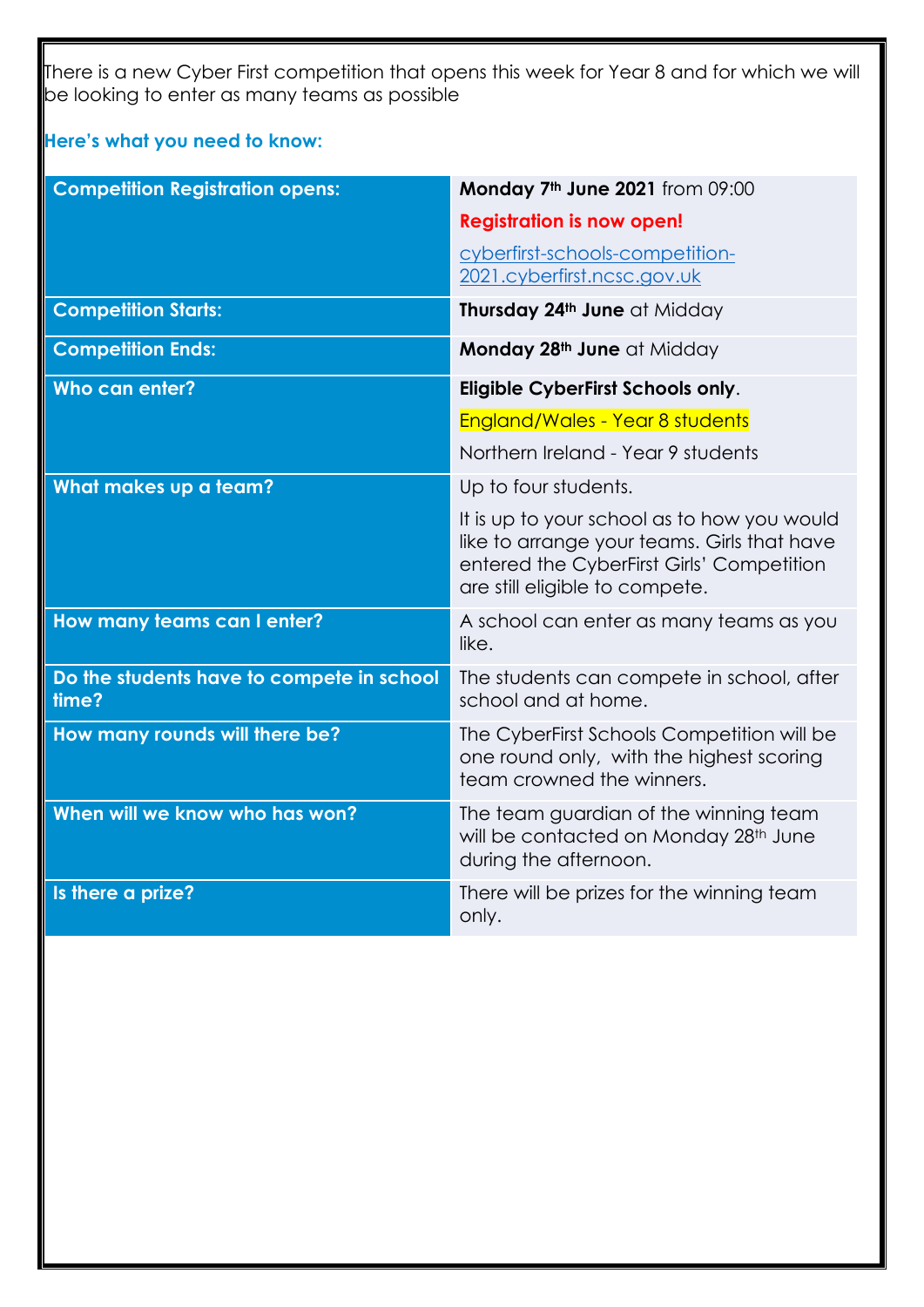### **BRIGHT SPOTS**

#### **COMPUTING**

Well done to Zosia B in Year 8 and Samuel HC in Year 9 who worked hard over half term and achieved their Silver iDEA awards. **Mr Warren**

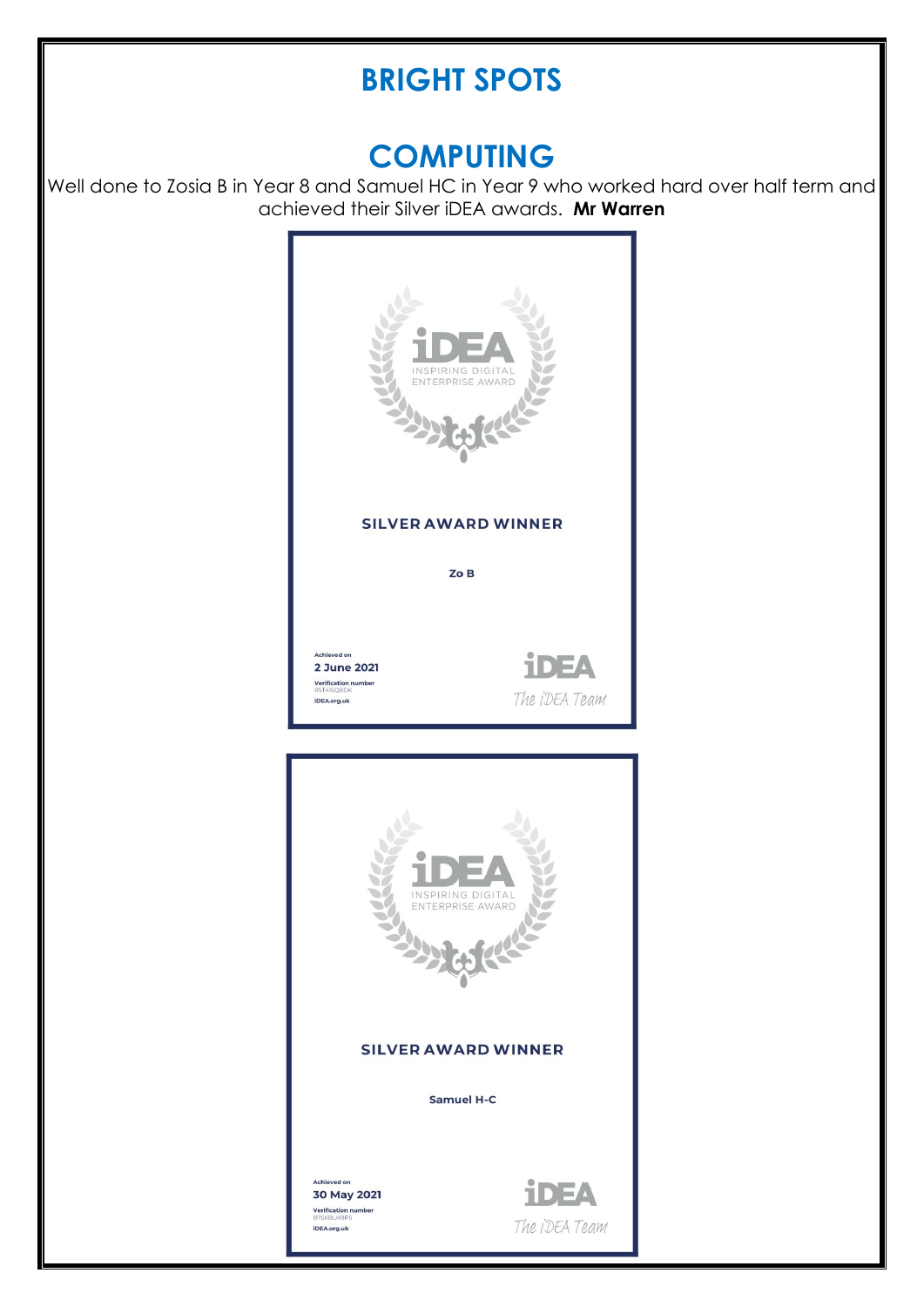Well done to Lars Z in Year 8 for achieving his Bronze iDEA award – **Mr Warren**



### **PERFORMANCE**

Outstanding exam performances from Year 10 students Sophie G, Ferne B, Ruby W, Rachel J, Ella W and Lola M. Well done! **Mrs Rodway**

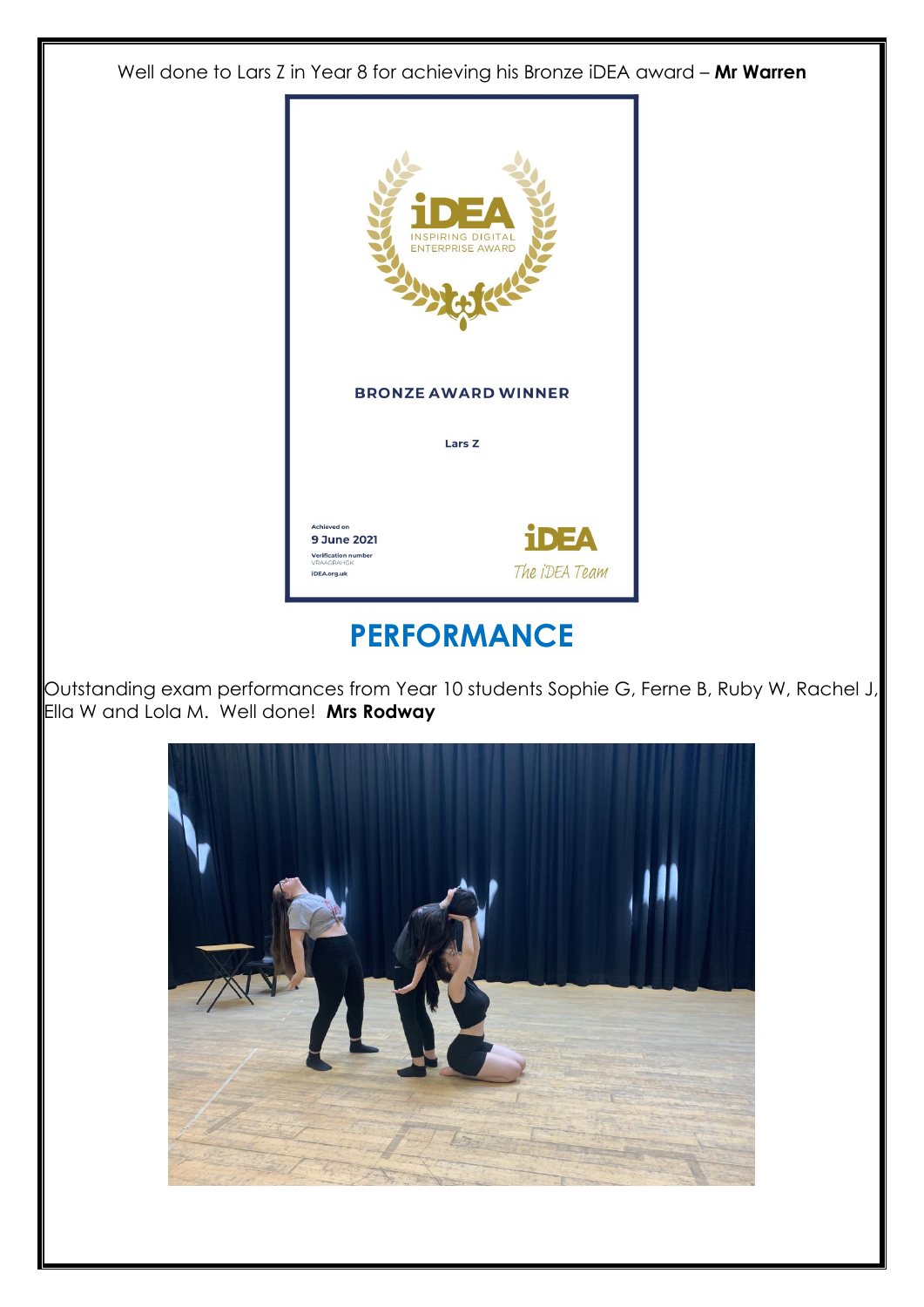

#### **FOOD** Carys J in Year 10's take on Eton Mess.

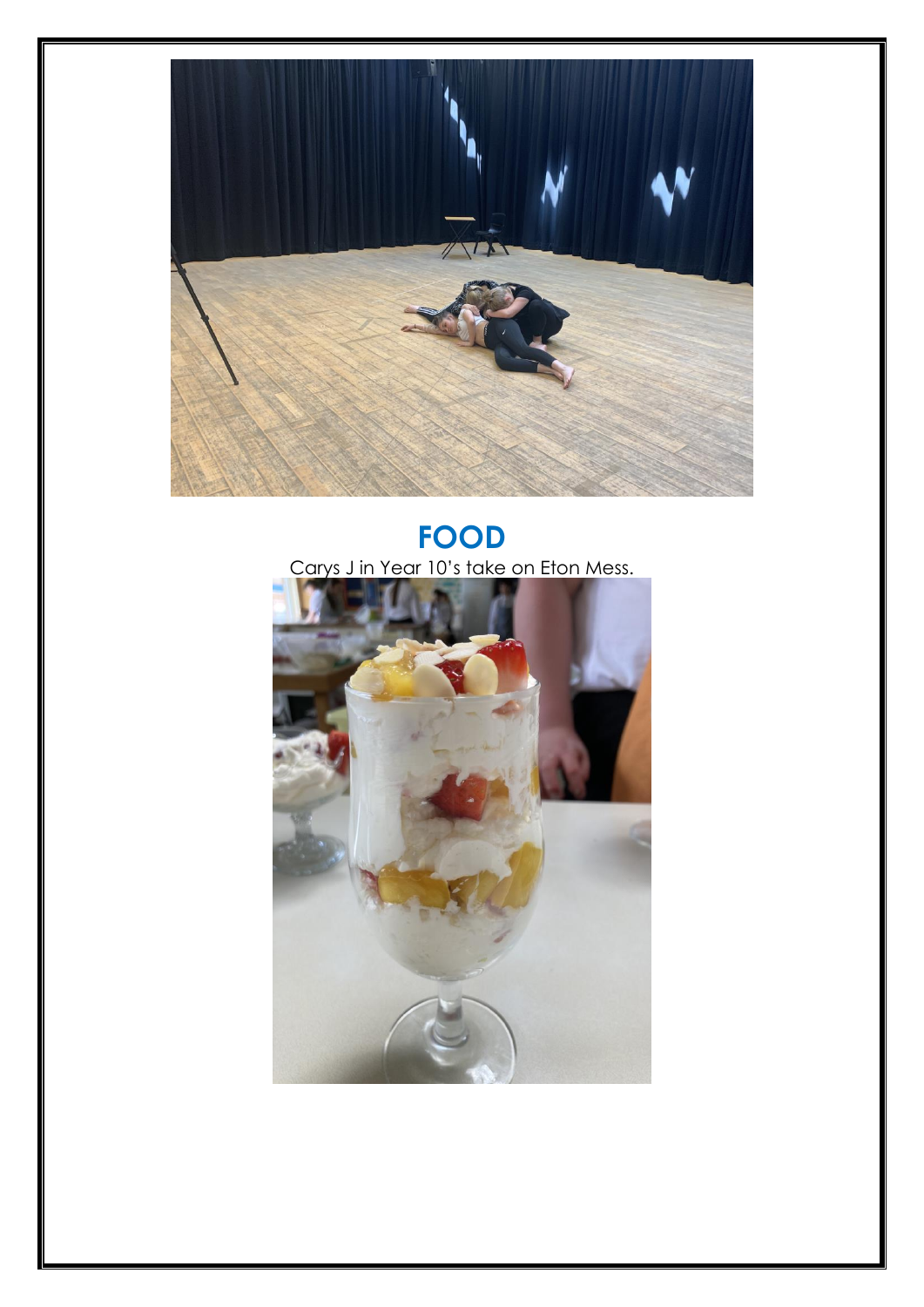Jam Buns by Tora LH in Year 7.



Well done both – **Mrs Gittins-Jones**



A well-executed and presented Lasagne .Enjoyed by all his family – Ryan J in Year 9 **Mrs Sayers.**